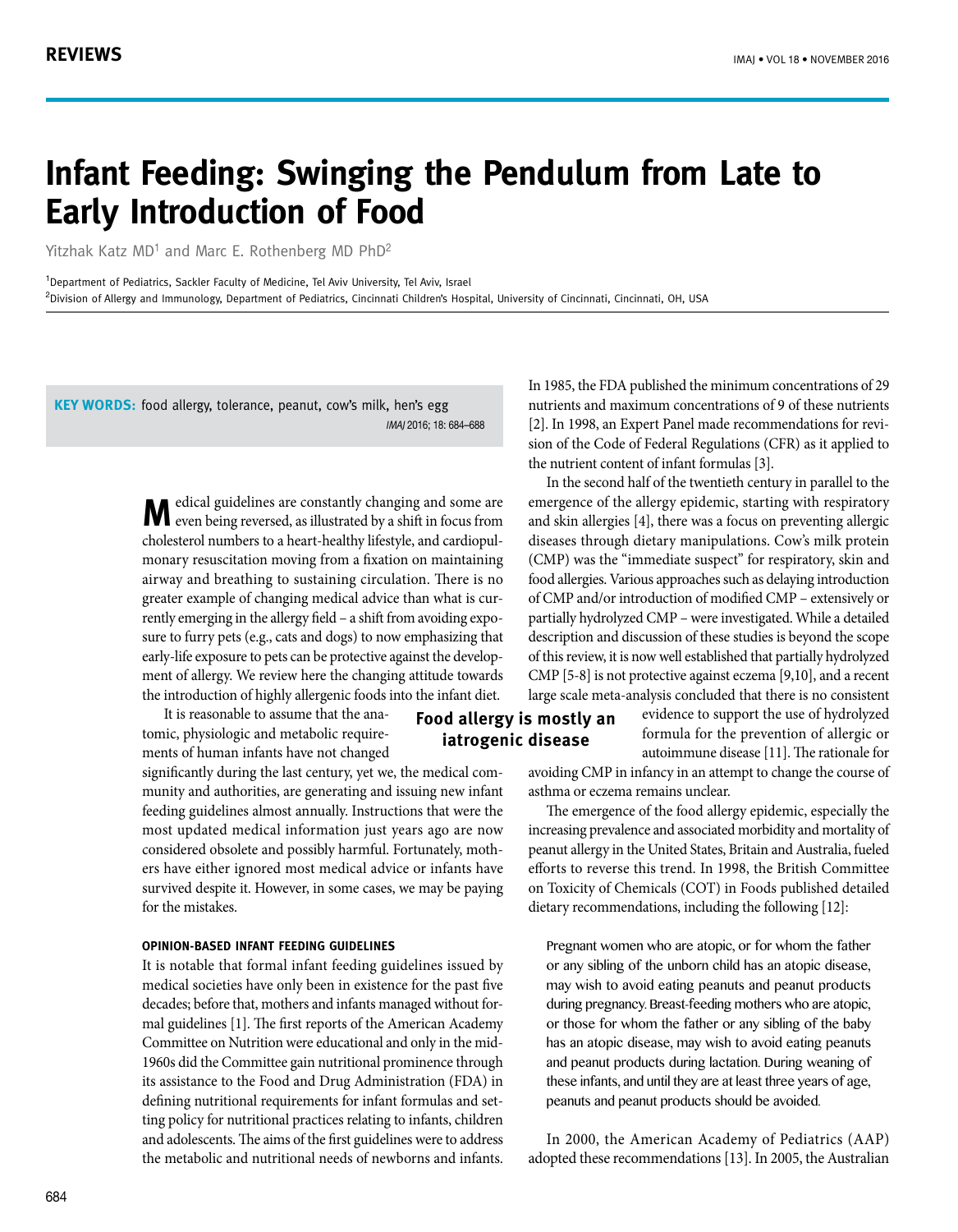Society of Clinical Immunology and Allergy published a position statement about allergy prevention in children [14], recommending avoidance of potentially allergenic foods such as egg and milk until 12 months of age, and peanuts, nuts and shellfish until after 2–4 years of age. While admitting the lack of evidence for these recommendations they justified this policy in the following statement: "there is no evidence that avoiding peanuts, nuts and shellfish during early life is harmful for high risk children."

All these recommendations were based on an "opinion" rather than on solid evidence-based research. The experts in the various panels postulated that the infant immature immune system is "not ready" to successfully handle potentially allergenic proteins [14]. It did not take long before the medical community began to examine the outcome of these recommendations. In a sequential cohort from the same geographic location in the UK, peanut allergy increased from 0.5% in a cohort of 3–4 year old children born in 1989 to 1.4% in a cohort of similar aged children born between 1994 and 1996 [15]. Similarly, a twofold increase in the prevalence of peanut allergy among children in the USA (0.4% vs. 0.8%) was observed over a 5 year period (1997–2002) using randomdigit telephone surveys [16].

The HealthNuts study, a population-based study conducted in Australia provided additional evidence for the rising prevalence of food allergy. More than 10% of infants born between 2006 and 2010 were diagnosed as having food challenge-proven immunoglobulin E (IgE)-mediated food

allergy to egg (8.9%), peanut (3%) and sesame (0.8%). Moreover, 5.6% and 0.8% of

# **The bright side of the story: we can reverse the trend of a food allergy epidemic**

the infants were sensitized to milk and shellfish, respectively [17]. Thus, evidence was emerging that the twentieth century Feeding Guidelines were clearly not successful in preventing food allergy.

#### **Observational studies**

In a widely cited study published in 2008, there was a tenfold higher prevalence of peanut allergy found among 5171 Jewish schoolchildren in the UK (1.85%) compared with 5615 schoolchildren in Israel (0.17%) [18]. Early exposure of Israeli infants to peanut, via the peanut-based snack Bamba**™**, was hypothesized to contribute to the low prevalence of peanut allergy in Israel.

This study started a new era in the research of the relation between infant feeding and development of food allergy. At least four additional observational studies from different geographic regions supported the concept that early introduction of potentially allergenic food was associated with lower prevalence of food allergy. First, in a prospective population-based study of a large cohort, over 13,000 newborns were followed from birth until they consumed CMP regularly. Of over 6500 infants who were never breastfed or only partially breastfed (thus started on CMP during the first 14 days of life), only 3 developed milk allergy, compared with 63 who developed IgEmediated cow's milk allergy (CMA) [19] from an equal-sized cohort exposed to cow's milk starting after 14 days of life. The finding that early introduction of CMP was associated with lower incidence of IgE-mediated CMA was confirmed in a retrospective study from Japan [20]. Analysis of the HealthNuts study (in Australia) showed that early introduction of egg was associated with a lower incidence of egg allergy [21]. A recent Canadian multicenter study found a lower rate of sensitization to milk, peanut and egg among children who consume these foods earlier [22]. Thus, several observational studies suggested that early exposure to potentially allergenic foods such as milk, peanut and egg was associated with protection against allergy to the introduced food.

### **Randomized control studies**

In order to substantiate the link between the age at which potentially allergenic food is introduced and the incidence of allergy, several interventional, randomized controlled trials (RCT) have been undertaken. Early introduction of peanut to 4–11 month old infants who were considered at high risk to develop peanut allergy, suffering from severe atopic dermatitis and/or egg allergy, was shown to be very effective [23]. The prevalence of peanut allergy at age 60 months was several-fold higher among infants who avoided peanut protein compared with infants who consumed peanut regularly. The protective effect of regular consumption of peanut was higher among those infants at the

> age of 60 months who were not sensitized (see below) at the randomization: 0.4% and 1.9%

peanut allergy (per protocol and intention to treat, respectively, consumption group) vs. 13.9% and 34% (per protocol and intention to treat, respectively, avoidance group). Furthermore, the effect persisted even after a year of peanut avoidance in the consumption group [24].

The STAR (Solids Timing for Allergy Research) study (Australia) included high risk infants (e.g., those with eczema) with a high proportion  $(\sim 35\%)$  who were sensitized and clinically reactive to hen's egg [25]. Among those who completed the study, there was a trend for a lower, but not significant, proportion of infants in the egg group who were subsequently given a diagnosis of IgE-mediated egg allergy compared with the control group. The HEAP study (Hen's Egg Allergy Research) in Germany examined non-sensitized infants, aged 4–6 months with egg-specific IgE < 0.35 kU/AL, who were assigned to two treatment groups. At the age of 12 months, a higher proportion of the verum (pasteurized egg white powder) group were sensitized (5.6%) and egg allergic (2.1%) compared to the placebo group (2.6% and 0.6% respectively). The differences between the groups did not reach significance in either case,  $P = 0.24$  and 0.35 for sensitization and allergy,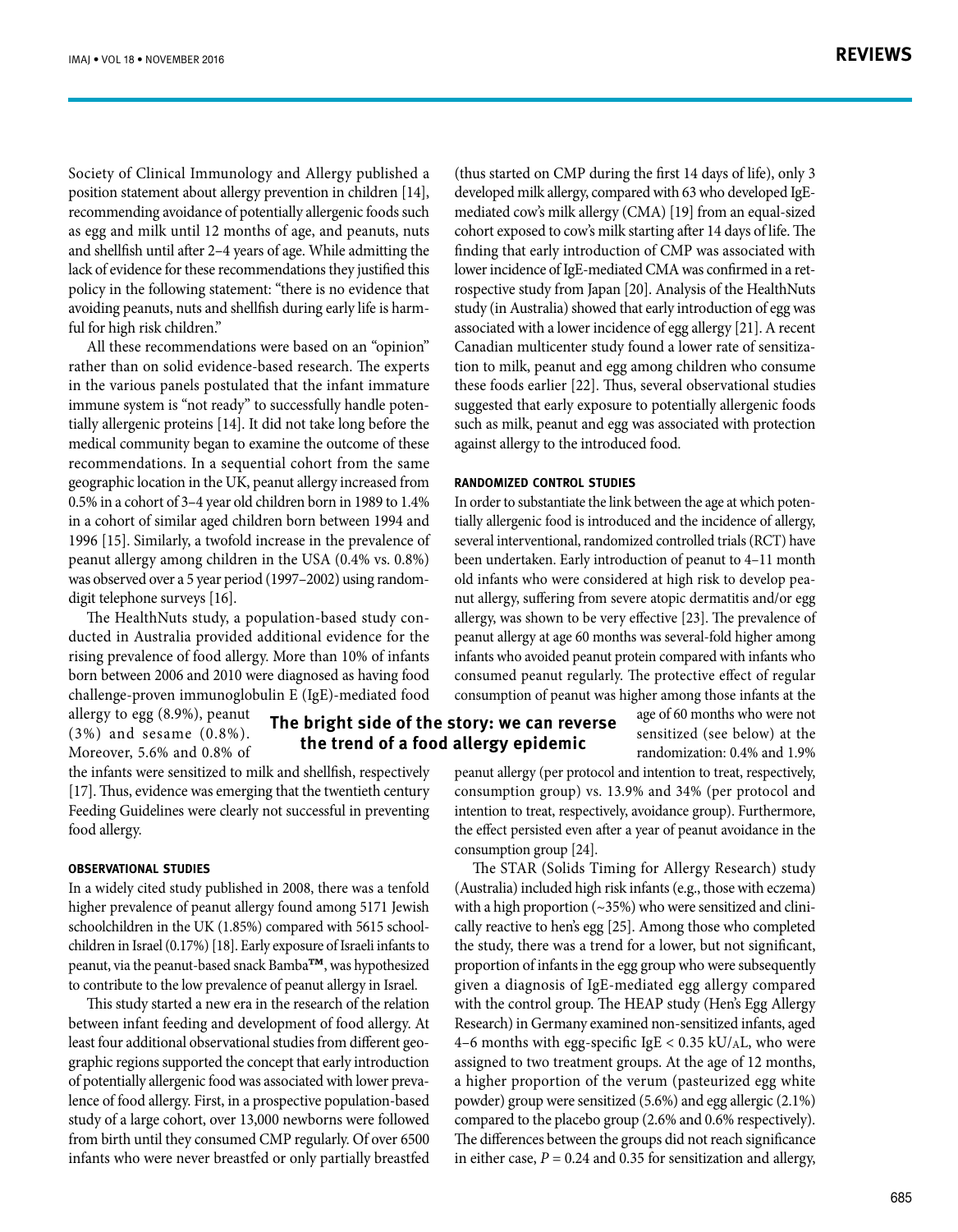respectively [26]. In the STEP study (Starting Time of Egg Protein) (Australia), infants aged 4–6 months (actually 4.5– 6.5) with hereditary risk of allergy (atopic mother) but without eczema were randomized to consume hen's egg or to avoid egg up to 10 months of age. At age 12 months, 7% of the egg group and 10.3% of the control group had IgE-mediated egg allergy. The difference did reach statistical significance [27]. In Japan the PETIT study (Prevention of Egg Allergy with Tiny Amount InTake) randomly assigned 5–7 month old infants with atopic dermatitis to receive cooked egg powder or placebo at age 6 to 12 months. The prevalence of hen's egg allergy was 37.7% in the placebo group and 8.3% in the intervention group  $(P = 0.0013)$  [28]. Finally, In the BEAT study (Beating Egg Allergy Trial), infants with at least one first-degree relative with allergic disease and skin prick test (SPT) < 2 mm to hen's

egg white were randomized at age 4 months to receive whole-egg powder or placebo. At the age of 12 months,

20% of the placebo group and 11% of the infants in the egg group showed sensitization to egg white  $(P = 0.03)$ . However, 8.5% of the "egg group" infants (n=14) reacted to egg within 1 week of its re-introduction [29].

The EAT study (Enquiring About Tolerance) yielded mixed and somewhat disappointing results. The study population comprised 1303 exclusively breastfed infants (for 3 months) who were randomly assigned to receive early introduction of six allergenic foods (peanut, cooked egg, cow's milk, sesame, whitefish, wheat) [30]. The primary outcome was food allergy to one or more of the six foods between age 1 and 3 years. Significant benefit was demonstrated for egg (1.4% vs. 5.5%) and peanut (0 vs. 2.5%). The rate of non-compliance was high: "only 42.8% of the participants in the early-introduction group …adhered to the protocol*"* (pp 1738) and the low number of participants probably contributed to the negative outcome with other foods.

#### **How early is early introduction of potentially allergenic food?**

Several lines of evidence, with three different foods – milk, peanuts and hen's egg – indicate that the age of 4 months or above may not be suitable for the term "early supplementation of potentially allergenic foods" in order to prevent or reduce the rate of development of food allergy. Firstly, in the observational study by Katz et al. [19], only 0.05% (3/6500) of the infants who started to regularly consume a milk-based formula during the first 14 days of life developed CMA, compared with a tenfold higher prevalence of CMA in the entire study group ( $> 13,000$ newborns). Secondly, in the LEAP study [23,24], older age at food introduction was associated with less effective prevention. It is notable that  $\sim$ 12% (76/640) of infants aged 4–11 months were excluded from the intervention (consuming peanut) and control (avoiding peanut) groups because of significant sensitization to peanut: SPT > 4 mm. Another 51 (8%) were sensitized to a lesser extent, e.g., had positive SPT but the wheal size was less than 4 mm. These infants were included in the study unless they had clinical allergy, but had a less favorable outcome compared with the non-sensitized [23]. Furthermore, it was noted that older age at screening was associated with a higher rate of sensitization (1–4 mm SPT) or exclusion because of "significant sensitization" (SPT > 4 mm). At age 4 months, 91.4% of the candidates (infants with severe atopic dermatitis) had negative SPT to peanuts and 8.6% had mildly positive SPT (up to 4 mm), but none had SPT > 4 mm. At the age of 10 months 15.4%, and an additional 16.2% had SPT > 4 mm, or up to 4 mm, respectively, and only 68.2% had negative SPT (G. Lack, Oral presentation AAAAI Meeting, San Antonio, TX, USA, February 2015) [31]. Thirdly, in three prospective interventional studies on "early"

> introduction of egg where infants aged 4–6 months were exposed to egg (e.g., the HEAP [25], STEP [27] and

BEAT [29] studies), 4–10% were already sensitized and about 4% exhibited allergy upon initial exposure. In two of these studies, infants with some degree of "high risk" were chosen: infants of atopic mothers (STEP) or infants with first-degree atopic relatives (BEAT). In the third study (HEAP), 23 infants (5.7%) were excluded on the basis of positive SPT (wheal  $\geq 2$  mm). Taken together, we raise the point that 4–6 month old infants are likely "too old" for "early" intervention to prevent allergy.

#### **Current status and expectations**

**Israel has contributed a great deal to the new trend in infant feeding** 

> As an immediate consequence of the LEAP study [23], 10 international medical societies (American Academy of Allergy Asthma and Immunology, American Academy of Pediatrics, American College of Allergy Asthma and Immunology, Australian Society of Clinical Immunology and Allergy, Canadian Society of Allergy and Clinical Immunology, European Academy of Allergy and Clinical Immunology, Israel Association of Allergy and Clinical Immunology, Japanese Society of Allergology and Clinical Immunology, Society for Pediatric Dermatology, and World Allergy Organization) issued a consensus communication calling for early peanut introduction and the prevention of peanut allergy in high risk infants, rendering earlier guidelines obsolete [12-14]. This consensus communication was co-published in the relevant journals of these organizations [32] and was considered as a limited interim report until wider recommendations are to be published by the forthcoming Expert Panel meeting sponsored by the National Institute of Allergy and Infectious Diseases [31] of the U.S. National Institutes of Health.

> The Israeli infant feeding guidelines have omitted the recommendation to remove potentially allergenic foods from pregnant and lactating mothers.

> What about other foods? A recent Cochrane library review considered the evidence for the benefits of adding allergenic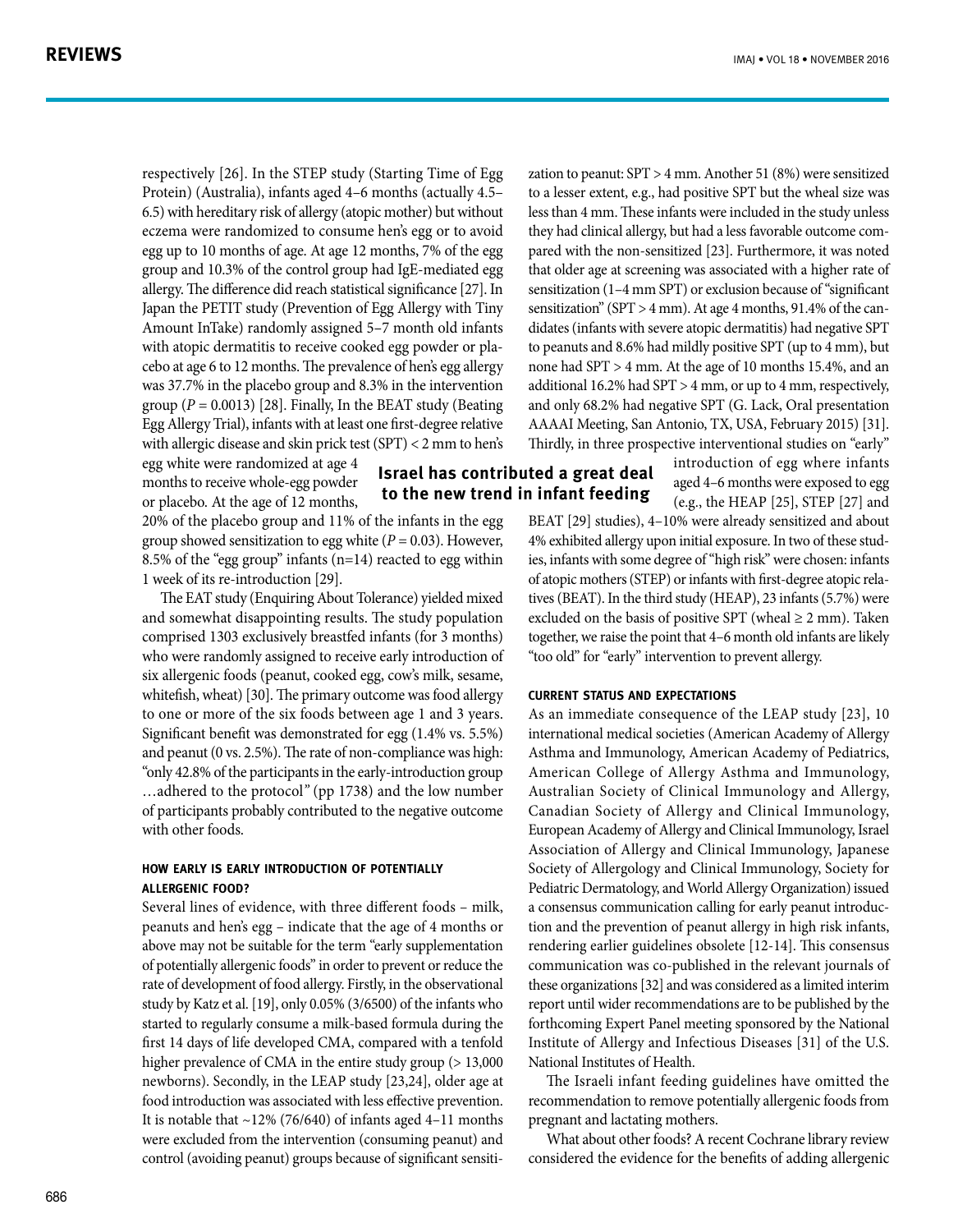food at the age of 4–6 months and did not find a reason to change the current recommendation [33]. In an even more recent review and meta-analysis Lerodiakonou et al. [34] concluded that there is evidence in favor of "early" introduction of CMS, peanuts and egg proteins. One of the above cited studies [27] was not included, probably because it was published too late. However, this study would support the conclusion of the meta-analysis.

While the World Health Organization (WHO) recommends exclusive breastfeeding for at least 6 months, this recommendation is based mainly on increased infant mortality from respiratory and gastrointestinal infection in infants on other forms of feeding [35]. These reports were from lowincome and middle-income countries. However, while two of the three reports showed increased mortality in the nonexclusive breastfed group, there was no difference between exclusively breastfed and predominantly breastfed infants [36], or only a borderline difference [37,38].

Furthermore, the risk of severe allergic reaction in the first weeks or months of life are very small. Without being bound by theory, it is stipulated that there is not even a single case of food allergy-related death in the first months of life even though this is the age at which allergenic food is introduced to the diet. Food allergy-related deaths occur usually in the second decade of life or later, and the earliest age "real danger" is the second half of the first decade of life [39]. Furthermore, in the LEAP study, even infants with sensitization (up to 4 mm) who had a positive oral food challenge (OFC) only experienced mild cutaneous reactions; in contrast, there were much more severe allergic responses (24.5% had respiratory symptoms and 16% required treatment with epinephrine) in the 5 year old children who had an OFC at the end of the trial (G. Lack, Oral presentation AAAAI Meeting, February 2015).

Many physicians share the wonder of Dr. Bobrow from New York, who pondered: "When my daughters visited I could not feed my grandchildren bananas at 6 weeks of age, even though their mothers enjoyed them in their infancy. An entire generation attests to the safety and the benefits of early introduction*…"* [40].

Thus, as the pendulum has started to change direction as the body of evidence is moving toward early introduction of potentially allergenic foods to prevent food allergies, the authors of this article hope that reading this will help hold up the pendulum in the direction of adding allergenic food in the infant diet.

#### **Correspondence Dr. Y. Katz**

**email:** Ykatz49@gmail.com

#### **References**

- 1. Fomon SJ. Infant feeding in the 20th century: formula and beikost. *J Nutr* 2001: 131: 409-20s.
- 2. Food and Drug Administration. Rules and regulations. Nutrient requirements for

infant formulas. *Fed Regist* 1985; 50: 45106-8.

- 3. Raiten DJ, Talbot JM, Waters JH. Assessment of nutrient requirements for infant formulas. *J Nutr* 1998; 128 (Suppl): 2059-93S.
- 4. Prescott S, Allen KJ. Food allergy: riding the second wave of the allergy epidemic. *Pediatr Allergy Immunol* 2011; 22: 155-60.
- 5. Von Berg A, Koletzko S, Grubl A, et al. The effect of hydrolyzed cow's milk formula for allergy prevention in the first year of life: the German Infant Nutritional Intervention (GINI) study, a randomized double-blind trial. *J Allergy Clin Immunol* 2003; 111: 533-40.
- 6. Von Berg A. Koletzko S, Filipiak-Pittroff B, et al. Certain hydrolyzed formulas reduce the incidence of atopic dermatitis but not that of asthma: three year results of the German Infant Nutritional Intervention (GINI) study. *J Allergy Clin Immunol* 2007; 119: 718-25.
- 7. Von Berg A, Filipiak-Pittroff B, Kramer U, et al. Preventive effect of hydrolyzed infant formulas persists until 6 years: long-term results from the German Infant Nutritional Intervention (GINI) study. *J Allergy Clin Immunol* 2008; 121: 1442-7.
- 8. Von Berg A, Filipiak-Pittroff B, Kramer U, et al. Allergies in high-risk schoolchildren after early intervention with cow's milk protein hydrolysates: 10-year results from the German Infant Nutritional Intervention (GINI) study. *J Allergy Clin Immunol* 2013; 131: 1565-73.
- 9. Chung CS, Yamini S, Trumbo PR. FDA's health claim review: whey-protein partially hydrolyzed infant formula and atopic dermatitis. *Pediatrics* 2012; 130: e408-14.
- 10. Lowe AJ, Hosking CS, Bennett CM, et al. Effect of a partially hydrolyzed whey infant formula at weaning on risk of allergic disease in high-risk children. *J Allergy Clin Immunol* 2011; 128: 360-5, e4.
- 11. Boyle RJ, Lerodiakonou D, Khan T, et al. Hydrolsed formula and risk of allergic or autoimmune disease: system review and meta-analysis. *BMJ* 2016: 352: 1974.
- 12. https://cot.food.gov.uk/sites/default/files/cot/cotpeanutall.pdf
- 13. American Academy of Pediatrics Committee on Nutrition. Hypoallergenic infant formulas. *Pediatrics* 2000; 106: 346-9.
- 14. Prescott S, Tang MLK. Australian Society of Clinical Immunology and Allergy published a position statement about allergy prevention in children. *MJA* 2005; 182: 464-8.
- 15. Grundy J, Matthews S, Bateman R, Dean T, Arshad SH. Rising prevalence of allergy to peanut in children: data from 2 sequential cohorts. *J Allergy Clin Immunol* 2002; 110: 784-9.
- 16. Sicherer SH, Muñoz-Furlong A, Sampson HA. Prevalence of peanut and tree nut allergy in the United States determined by means of a random digit dial telephone survey: a 5-year follow-up study. *J Allergy Clin Immunol* 2003; 112: 1203-7.
- 17. Osborne NJ, Koplin JJ, Martin PE, et al. Prevalence of challenge-proven IgEmediated food allergy using population based sampling and predetermined challenge criteria in infants. *J. Allergy Clin Immunol* 2011; 127: 668-76.
- 18. Du Toit G, Katz Y, Sasieni P, et al. Early consumption of peanuts in infancy is associated with a low prevalence of peanut allergy. *J Allergy Clin Immunol* 2008: 122: 984-91.
- 19. Katz Y. Rajuan N, Goldberg MR, et al. Early exposure to cow's milk protein is protective against IgE-mediated cow's milk protein allergy. *J Allergy Clin Immunol* 2010; 126: 77-82.
- 20. Onizava Y, Nohguchi E, Okada M, Sumazaki R, Hayashi D. The association of the delayed introduction of cow's milk with IgE-Mediated cow's milk allergy. *J Allergy Clin Immunol Pract* 2016; 4: 481.
- 21. Koplin JJ, Osborne NJ, Wake M, et al. Can early introduction of egg prevent egg allergy in infants? A population-based study. *J Allergy Clin Immunol* 2010; 125: 807-13.
- 22. Tran MM, Dai W, Lefebvre DL, et al. The effects of infant feeding practices on food sensitization in a Canadian birth cohort. *Am J Respir Crit Care Med* 2016; 193: A6694.
- 23. Du Toit G, Roberts G, Sayre PH, et al. Randomized trial of peanut consumption in infants at risk for peanut allergy. *N Engl J Med* 2015; 372: 803-13.
- 24. Du Toit G, Sayre PH, Roberts G, et al. Effect of avoidance on peanut allergy after early peanut consumption. *N Engl J Med* 2016; 374: 1435-43.
- 25. Palmer DJ, Metcalfe J, Makrides M, et al. Early regular egg exposure in infants with eczema. A randomized controlled trial. *J Allergy Clin Immunol* 2013; 132: 387-92.
- 26. Bellach J, Schwarz V, Ahrens B, et al. Randomized placebo-controlled trial of hen's